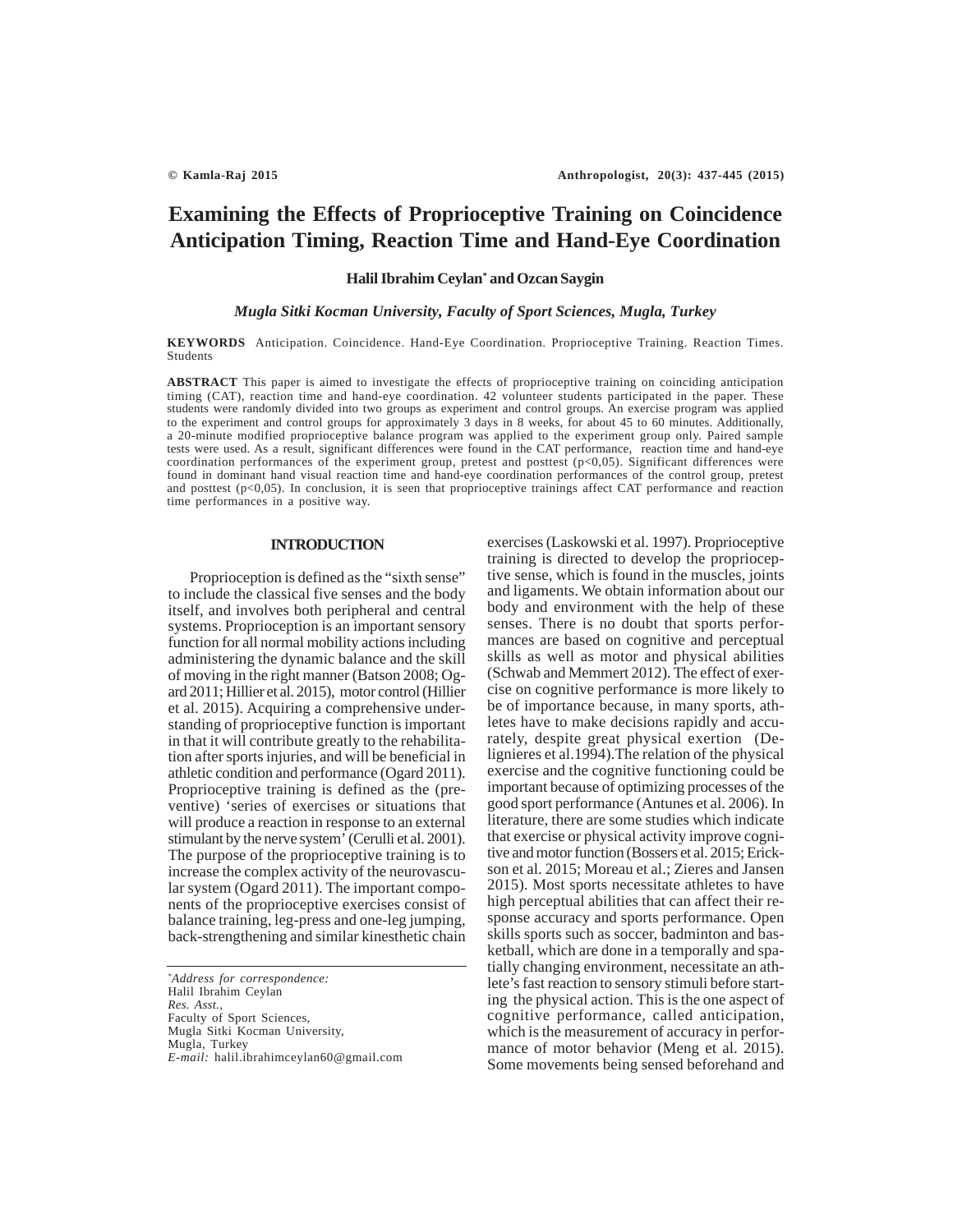being made with correct timing and proper handeye coordination prove to be advantageous for the athletes against their opponents. Reaction time means the decision-making process, and the speed to start the movement, and is an important component of many activities. Reaction time, as a criterion of data processing, is a very important parameter, which is influenced by various factors such as age, gender, stimulus, tiredness, and physical activity (Ashnagar et al. 2015). Most sports depend on an excellent eye-hand coordination, which in turn is directly related to the speed of visual reaction time and motor response (Schwab and Memmert 2012). The hand-eye coordination is especially important in individual sports in which the motor-manipulative skills are used much, and in team sports such as handball, basketball, volleyball and the sports in which rackets are used. It has been proven that the manipulative skills are especially important in activities that require sensitivity and rough muscle control (Menevse 2011).

Coinciding timing anticipation, reaction time to similar bio-motor skills are higher order perceptual abilities (Meng et al. 2015), that have to be developed as it is extremely important in terms of performance and in making use of the strength of the opponent. Poor visual performance in reaction response and anticipation ability may prevent high sports achievement (Meng et al. 2015). Hence, in the literature scan, no studies were found that examined the effects of the proprioceptive training on the coinciding timing anticipation, reaction time, and hand-eye coordination. This situation shows the importance of the present paper in terms of the literature. In this paper, the issue of whether the proprioceptive training, which is a different training method when compared with the other types of trainings and which aims to develop the sense of position in the athletes, affects predicting the movements of the opponent in advance and reacting with a proper coordination, has been studied.

# **METHODOLOGY**

Forty-two volunteer physical education and sport teaching students who having no health problems and sports injuries for doing exercises, participated in the study. These students were randomly divided into two groups—experiment (20) and control (22) (Table 1). An exercise program (included main speed, general endurance training program, flexibility and cooling exercises) was applied to the two groups for approximately 3 days in 8 weeks, for about 45 to 60 minutes. Additionally, 20 minutes of modified proprioceptive balance program (Verhagen et al. 2004; Panics et al. 2008) was applied to the experiment group only. Coinciding anticipation timing, reaction time, hand-eye performance values of experiment and control groups were recorded, pretest and posttest.

**Table 1: The values of age and height of control and experiment groups**

| Variables |            | N  | X     | S.D. |
|-----------|------------|----|-------|------|
| Age       | Experiment | 20 | 21.30 | 1.68 |
| (vear)    | Control    | 22 | 22.22 | 1.97 |
| Height    | Experiment | 20 | 1.79  | .059 |
| (m)       | Control    | 22 | 1.77  | .049 |
| Weight    | Experiment | 20 | 72.87 | 8.04 |
| (kg)      | Control    | 22 | 70.83 | 6.35 |

**Sample Modified Proprioceptive Balance Training** (Verhagen et al. 2004; Panics et al. 2008).

*1. Movement:* Standing on one leg in knee flexion. Taking one step with the other knee flexion, and standing in balance for 5 seconds. Repeated 10 times for each leg.

*2. Movement:* Standing on one leg in knee and hip flexion. Taking one step with the other knee and hip flexion leg, and standing in balance for 5 seconds. Repeated 10 times for each leg.

*3. Movement:* With a partner, stand on one leg so that the knees are in flexion. With a 5 meter distance between yourself and your partner, throw the ball to one another 5 times, catch it and ensure balance! Repeated 10 times for both.

*4. Movement:* With a partner, stand on one leg so that the knees and hips are in flexion with one another. With a 5-meter distance between yourself and your partner, throw the ball to one another 5 times, catch it and ensure balance! Repeated 10 times for both.

*5. Movement:* Stand on one leg on the balance board for 30 seconds and ensure balance, then change legs. Repeated twice for both legs.

*6. Movement:* Stand on one leg on the balance board for 30 seconds as the hip and knees are in flexion, and ensure balance. Then change legs. Repeated twice for both legs.

*7. Movement:* Stand in a position such that one leg is on the balance board, and while doing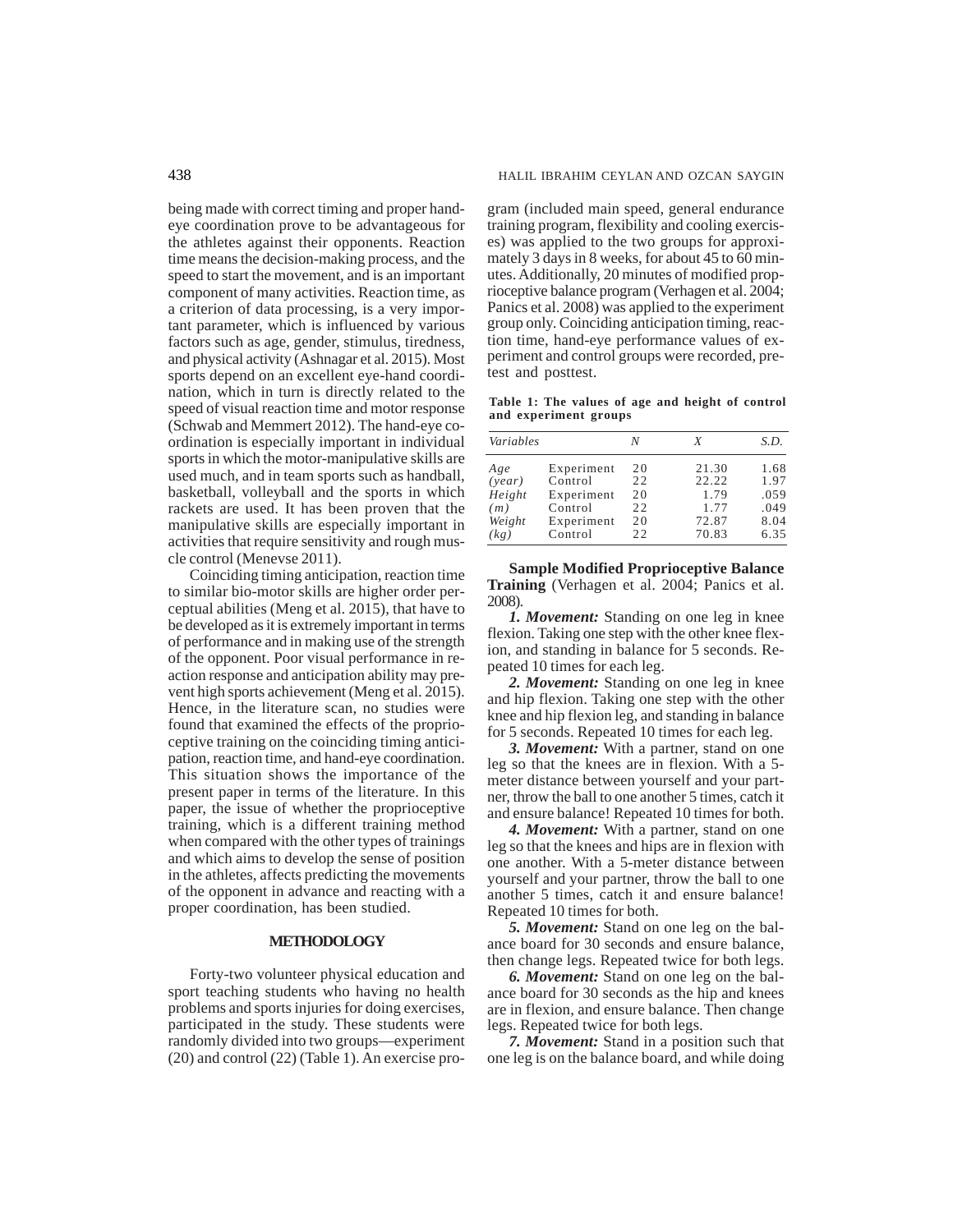so continue the balance in the horizontal position. Repeated 10 times for both legs.

*8. Movement:* Stand on both legs on the balance board. Perform 10 knee flexion activities and maintain balance.

*9. Movement:* Stand on one leg in balance so that the knee in in flexion. Perform 10 knee flexion activities and maintain the balance. Repeated twice for each leg. ,

*10. Movement:* Jumping on the soft mat over the small box with both legs in knees flexed position (10 repetitions).

*11. Movement:* Jumping on the soft mat over the ball with both legs in knees flexed position (10 repetitions).

*12. Movement:* Jumping on the soft mat over the small box with both legs by twisting the body 90° (10 repetitions).

*13. Movement:* Jumping on the soft mat over the ball with both legs by twisting the body  $90^\circ$ (10 repetitions).

*14. Movement:* Jumping on the soft mat over the small box with one leg (10 repetitions).

*15. Movement:* Squats (standing on single leg or on both legs, taking side steps or without taking side steps)

## **Data Collection Tools**

#### *Anthropometric Measurements*

*Body Weight and Height:* The weight was measured with an electronic scale with a sensitivity of 0.1 kg. The height was measured with a digital device with a sensitivity of 0.01 cm (Tamer 2000).

# *Measuring the Coinciding Timing Anticipation*

In measuring the coinciding timing anticipation performances, the Bassin Anticipation Timer (Lafayette Instrument Company, Model 50575) measurement device was used. The coinciding timing anticipation of the participants at different speeds (3 mph, 5mph and 8 mph) were measured in random order (Duncan et al. 2013). The reason for the choice of stimulus speeds was based on paper conducted by Lyons et al. (2008) that determined a stimulus speed of 5 mph as 'intermediate', where the stimulus speeds of 3mph and 8 mph were considered 'slow' and 'fast' speeds respectively, according to the work by Lobjois et al. (2006). Both participants were given three trial rights before the real measurement started. Five measurements were taken for coinciding timing anticipation performance at three different speeds and the average values were recorded (Sogut et al. 2009 reported from Rudisill and Jackson 1992).

#### *Measuring the Reaction Time*

The dominant hand, visual, audio, and mixed reaction times of the participants were determined by using the Newtest 1000 device. In measuring the reaction times, the dominant fingers of the participants were used, and the measurements were taken in a noise-free and well-lit environment. The measurement was repeated 10 times. The lowest 2 scores and the highest 2 scores were not taken into consideration. The average of 6 scores that were close to each other were recorded as the reaction time (Tamer 2000).

# *Measuring the Hand-Eye Coordination*

In measuring the hand-eye coordination performance, the Minnesota Dexterity Test was used. This test was applied to the participants in 2 different styles, as a placing test, and as a turning test. The protocol was introduced to the participants before the measurements and they were asked to practice. The participants fought against time, and their performances were recorded with a chronometer in seconds. This test was applied thrice on the participants, and the best scores were recorded for statistical analyses (Lafayette Instrument 1998).

#### **Statistical Analyses**

Statistical measurements were done using the SPSS program (Version 16.0). The paired samples t-test was used in comparing the pre-and posttests of the experiment and the control group. The significance level was accepted as  $p < 0.05$ .

#### **RESULTS**

Significant difference was found in coinciding anticipation timing (3mph, 5mph, 8mph) of the experiment group between pretest and posttest value averages at p<0.05 level. The percent of mean difference between pretest and posttest values for 3mph was 43.17, for 5mph was 43.15, for 8mph was 46.34 (Table 2).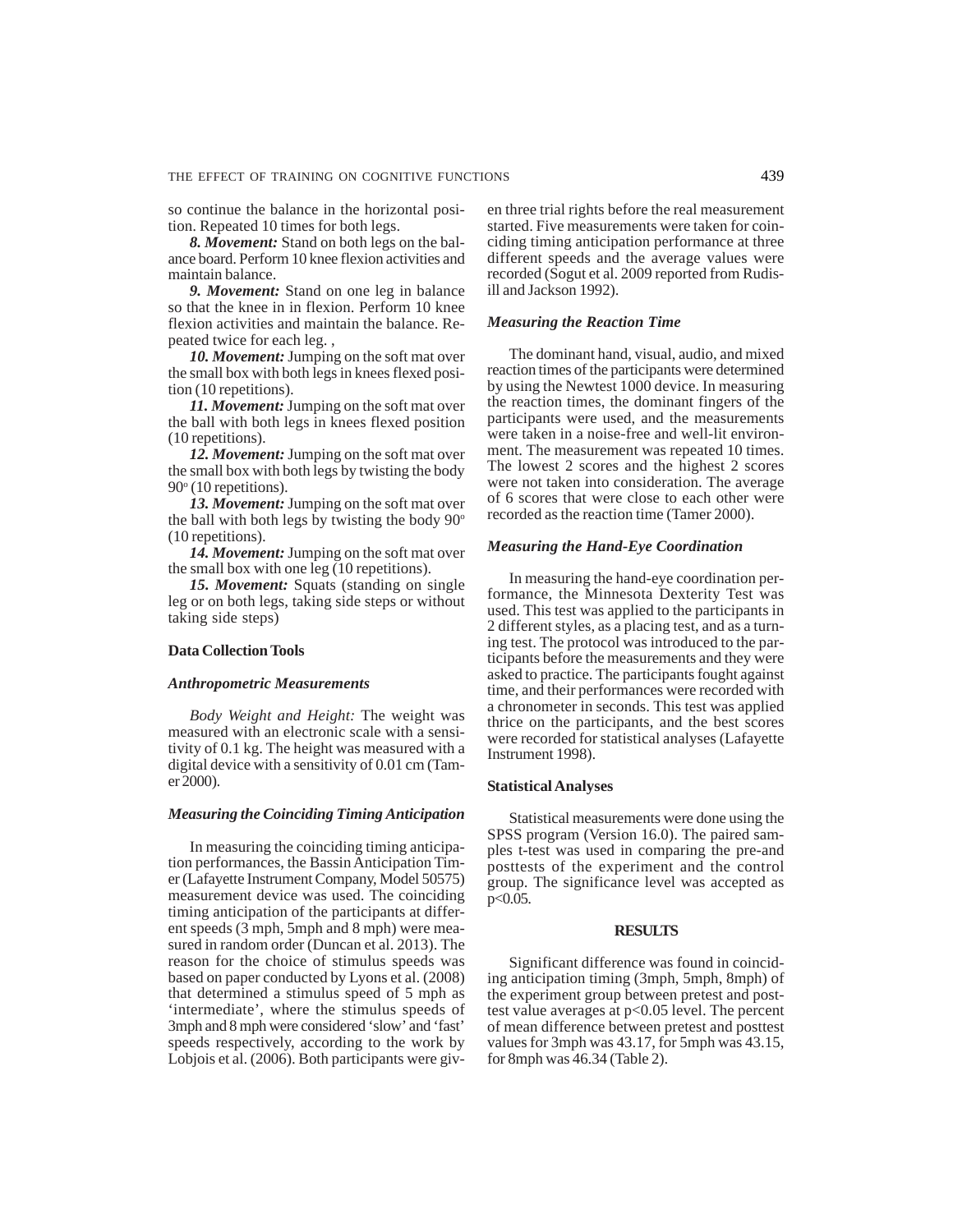**Table 2: Comparison of the pretest and post test values of coinciding-anticipation timing of experiment group**

| Variables                                                  |           | N  |      | S.D.  | Ä%    |       |         |
|------------------------------------------------------------|-----------|----|------|-------|-------|-------|---------|
| Coinciding Anticipation Timing                             | Pre-test  | 20 | 62.3 | 34.75 | 43.17 | 3.370 | $.001*$ |
| $(3 mph)$ $(ms)$                                           | Post-test | 20 | 35.4 | 14.16 |       |       |         |
| Coinciding Anticipation Timing                             | Pre-test  | 20 | 76.7 | 60.08 | 43.15 | 2.406 | $-026*$ |
| $(5 \text{ mph})$ $(ms)$                                   | Post-test | 20 | 43.6 | 25.30 |       |       |         |
| Coinciding Anticipation Timing<br>$(8 \text{ mph})$ $(ms)$ | Pre-test  | 20 | 76.6 | 45.44 | 46.34 | 3.237 | $.004*$ |

There was significant difference in reaction time performances (visual, audio and mixed) (p<0.05). The percent of mean difference between pretest and posttest values for visual was 28.87, for audio 32.26, for mixed reaction time was 21.54 (Table 3).

Significant difference was found in handeye coordination (placing and turning test) performances ( $p$ <0.05). The percent of mean difference between pretest and posttest values for placing and turning test were 12.24 and 13.08, respectively. (Table 4).

No significant difference was found in coinciding anticipation timing (3mph, 5mph, 8mph) performances for the control group between pretest and posttest values averages. The percent of mean difference between pretest and posttest values for 3mph was 22.01, for 5mph was 10.15. A 1.98 decline in the 8 mph performance was observed between the pretest and posttest values (p>0.05) (Table 5).

Significant difference was found in the dominant-hand visual reaction time performances of control group between pretest and posttest val-

**Table 3: Comparison of the pretest and post test values of dominant-hand reaction times of experiment group**

| Variables                  |           | N  |       | S.D.   | $\AA\%$ |       |         |
|----------------------------|-----------|----|-------|--------|---------|-------|---------|
| Visual Reaction Times (ms) | Pre-test  | 20 | 440.5 | 102.97 | 28.87   | 4.388 | $.000*$ |
|                            | Post-test | 20 | 313.3 | 91.68  |         |       |         |
| Audio Reaction Times (ms)  | Pre-test  | 20 | 419.3 | 135.23 | 32.26   | 4.428 | $.000*$ |
|                            | Post-test | 20 | 284.0 | 95.79  |         |       |         |
| Mixed Reaction Times (ms)  | Pre-test  | 20 | 436.3 | 77.77  | 21.54   | 3.084 | $.006*$ |
|                            | Post-test | 20 | 342.3 | 107.17 |         |       |         |

 $*_{p<0.05}$ 

**Table 4: Comparison of the pretest and post test values of hand-eye coordination of experiment groups**

| Variables           | N                              |                | S.D.         | Ä%    |       |          |
|---------------------|--------------------------------|----------------|--------------|-------|-------|----------|
| Turning Test (sec.) | 20<br>Pre-test                 | 61.67<br>54.12 | 6.06<br>6.14 | 12.24 | 6.705 | $0.000*$ |
| Placing Test (sec.) | Post-test 20<br>20<br>Pre-test | 56.08          | 5.67         | 13.08 | 7.214 | $0.000*$ |
|                     | Post-test 20                   | 48.74          | 3.30         |       |       |          |

 $*p<0.05$ 

**Table 5: Comparison of the pretest and post test values of coinciding-anticipation timing of control group**

| Variables                      |              | N    |      | S.D.  | Ä%    |        |      |
|--------------------------------|--------------|------|------|-------|-------|--------|------|
| Coinciding anticipation timing | Pre-test     | 22   | 52.7 | 21.70 | 22.01 | 1.975  | .062 |
| $(3 \; mph)$ $(ms)$            | Post-test 22 |      | 41.1 | 19.29 |       |        |      |
| Coinciding anticipation timing | Pre-test     | 2.2. | 51.2 | 31.81 | 10.15 | .602   | 553  |
| $(5 \text{ mph})$ $(ms)$       | Post-test 22 |      | 46.0 | 21.36 |       |        |      |
| Coinciding anticipation timing | Pre-test     | 2.2. | 45.4 | 18.65 | 1.98  | $-159$ | 875  |
| $(8 \text{ mph})$ $(ms)$       | Post-test    | 22   | 46.3 | 20.85 |       |        |      |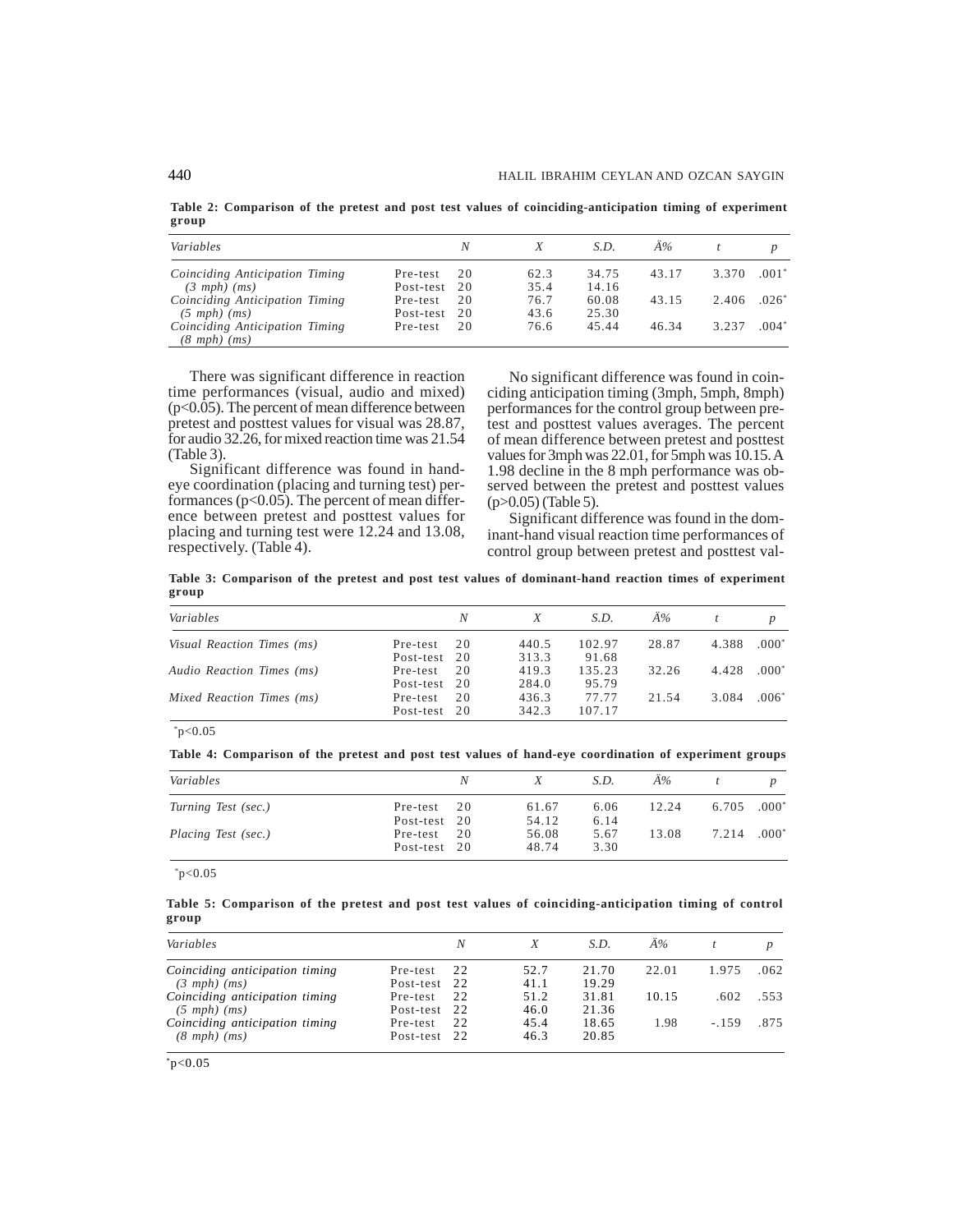ues averages ( $p<0.05$ ). No significant difference was found in dominant-hand audio and mixed reaction times performances of the control group between pretest and posttest values averages (p>0.05) The percent of mean difference between pretest and posttest values for visual, audio and mixed reaction time were 16.67, 2.21, and 6.9, respectively (Table 6).

It was observed that a significant difference was found in hand-eye coordination (placing and turning test) performances of the control group between pretest and posttest values averages at p<0.05 level. The percent of mean difference between pretest and posttest values for the placing and turning test performances were, 13.64, and 9.6, respectively (Table 7).

## **DISCUSSION**

The purpose of the paper is examining the effects of proprioceptive training on coinciding timing anticipation (3mph, 5mph, 8mph), reaction time (visual, audio, mixed) and hand-eye coordination performances(placing and turning test). A proprioceptive training based on the balance and imbalance-training components is an important part of the physical condition training technology. The purpose of the proprioceptive training is to increase the complex activity of the neuromuscular system. Information is transferred from the peripheral receptors, which provide the stability and balance in the body, via the afferent and efferent of the neural system during the static and dynamic activities (Laskowski et al. 1997). In the literature, there are papers conducted on the positive effects of the proprioception trainings (balance exercises, neuromuscular training) affecting the proprioception (Malliou et al. 2004), balance and dynamic postural control (Ljubojevic et al. 2012), joint positions (Panics et al. 2008), muscular force (Heitkamp et al. 2001), and jumping performance (Ziegler et al. 2002; Sanja 2007), improving joint awareness (Asadi et al. 2015). Accurate anticipation of an object with movement is an important determinant of the efficient motor replies (Ramella 1984). An efficient anticipation is not always easy, because it requires that the player have important information on the inclinations of the opponent in various situations. If the player coincides what will happen and when it will happen, s/he will have great advantages (Schmidt 1991). When the results of the paper are considered, a significant difference has been observed between the pre and post values of the coinciding timing anticipation (3mph, 5mph, 8mph) performances of the experiment group (Table 2). No significant differences were determined between the pre and post values of the coinciding timing anticipation (3mph, 5mph, 8mph) performances of the control group (Table 5). Duncan et al. (2015) examined coincidence anticipation timing (CAT) performance at slow and fast stimulus speeds before, during, and after an acute bout of walk on a tread-

**Table 6: Comparison of the pretest and post test values of dominant-hand reaction times of control group**

| Variables                  |                          | N    |                | S.D.           | Ä%    |       |         |
|----------------------------|--------------------------|------|----------------|----------------|-------|-------|---------|
| Visual Reaction Times (ms) | Pre-test                 | 2.2. | 329.8          | 57.39          | 16.67 | 3.906 | $.001*$ |
|                            | Post-test 22             |      | 274.8          | 42.05          |       |       |         |
| Audio Reaction Times (ms)  | Pre-test                 | 2.2. | 257.1          | 48.86          | 2.21  | .623  | .540    |
|                            | Post-test 22             |      | 251.4          | 28.96          |       |       |         |
| Mixed Reaction Times (ms)  | Pre-test<br>Post-test 22 | 22   | 341.7<br>318.1 | 54.66<br>69.72 | 6.90  | 1.215 | .238    |

 $*_{p<0.05}$ 

|  |  |  |  |  |  |  |  | Table 7: Comparison of the pretest and post test values of hand-eye coordination of control group |  |  |
|--|--|--|--|--|--|--|--|---------------------------------------------------------------------------------------------------|--|--|
|--|--|--|--|--|--|--|--|---------------------------------------------------------------------------------------------------|--|--|

| Variables           |              | Ν  |       | S.D. | $\AA\%$ |       |          |
|---------------------|--------------|----|-------|------|---------|-------|----------|
| Turning Test (sec.) | Pre-test     | 22 | 62.39 | 6.16 | 13.64   | 5.313 | $.000*$  |
|                     | Post-test 22 |    | 53.88 | 4.55 |         |       |          |
| Placing Test (sec.) | Pre-test     | 22 | 55.39 | 4.81 | 9.60    | 4.613 | $.000^*$ |
|                     | Post-test 22 |    | 50.07 | 3.97 |         |       |          |

 $*_{p<0.05}$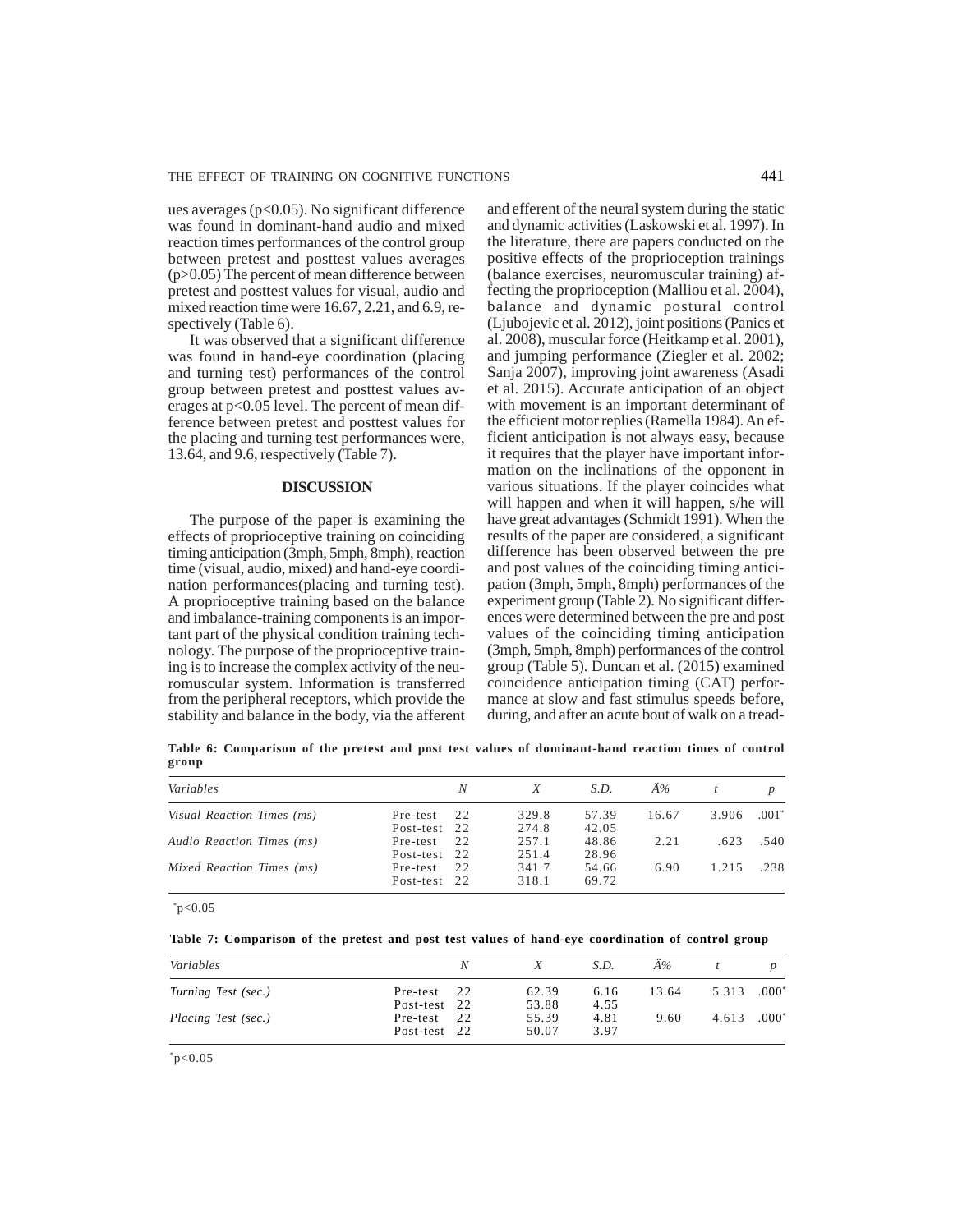mill (20 minutes at an intensity of 50% of HRR) in adults aged 60 to 76 years. They indicated that stimulus speeds play an important role; specifically walking (exercise) enhances CAT performance at slow stimulus speeds but reduces CAT performance at fast stimulus speeds. In our paper, proprioceptive training improved CAT performance at stimulus speeds of 3mph, 5mph, and 8mph. In the paper conducted by Smith and Mitroff (2012), it was reported that the stroboscopic training affects the coinciding timing anticipation in a positive way. In another paper conducted on elderly adults by Lobjois et al. (2006),it was reported that playing tennis affected the coinciding timing anticipation performance in a positive way. The results of the present paper show parallelism with the results of the abovementioned papers. The exercises performed with ninety percent exercise intensity are interrelated with the coinciding timing anticipation depending on weak coincidence (Duncan et al. 2013). There are various papers in literature showing that the exercise intensity does not affect coinciding timing anticipation performance, and the coinciding timing anticipation performance was determined only in mild exercises (70% exercise intensity) (Lyons et al. 2008). Akpinar et al. (2012) compared the coinciding timing anticipation performances of the players in different racket sports at various stimulus speeds. As a result, they reported that the coinciding timing anticipation performances of the players of tennis were good at low stimulus speeds, the coinciding timing anticipation performances of the players of badminton were good at medium-level stimulus speeds, and the coinciding timing anticipation performances of the players of table tennis players were good in high speed stimulus. The positive effect in the coinciding timing anticipation performances may be related with the development in the agreement between the neural and muscle systems.

The time of the reaction is extremely important in sports in which the movements of the athletes are conditioned with the signals or with the movements of the ball or with the actions of the opponent. In many fast movements, the success depends on the speed of the athlete for deciding on the counter-movements and on the speed of the reaction (Schmidt 1991). When the results of the paper are considered, it is observed that a significant difference has been determined between the pre and post values of the visual,

audio and mixed reaction time performances of the experiment group (Table 3). In the control group, on the other hand, a significant difference has been determined between the visual reaction time performances; however, no significant differences were found between the pre and post values of the audio and mixed reaction time performances (Table 6). In a paper, which was conducted to test the effects of the aerobic exercises on the reaction time, it was reported that the premotor fraction of the reaction time in the exercise group decreased substantially after the exercise, and that the exercise developed the premotor fraction of the reaction time (Ozyemisci-Taskiran et al. 2008).

There are papers suggesting that the chronic effect of the training is positive on the reaction time performance (Collardeau and Alter 2001; Davranche et al. 2006; Fragala et al. 2014; Dogra 2015). Many researches show that a sports activity reduces reaction time, which is a reliable indicator of rate of processing of sensory stimuli by the central nervous system (Dube et al. 2015). Leon et al. (2015) reported that the aerobic training cognitive exercise program performed for 12 weeks led to a development in the performance of the simple and selective reaction time performance. Dube et al. (2015) indicated that badminton training for 2 to 3 hours per day for a minimum of 2 years is beneficial in improving eye– hand reaction time, muscle coordination, cognitive functions, concentration, and alertness. Abu-Saleh (2010) reported that the volleyball-training program, which is conducted for 5 months, three times a week, and for 2 hours, developed the reaction time. Gavkare et al. (2013) reported that the aerobic exercises performed for a minimum of 2 years and, for 2 to 3 hours a day developed the reaction time (audio, visual, and whole body time) of a group. In addition, Whitehurst (1991) reported that the aerobic trainings which lasted for 8 weeks, 3 days a week and for 35 to 40 minutes a day, did not have any effects on the reaction times of the elderly women. The improvement in the reaction time may be associated with the development in the process skills of the sensory-motor performance and central neural system due to the trainings (Madan 1992), and the effect of the exercises on the reaction time may be associated with the increased stimulation level during the exercises and the metabolic activity (Brisswalter et al. 2002).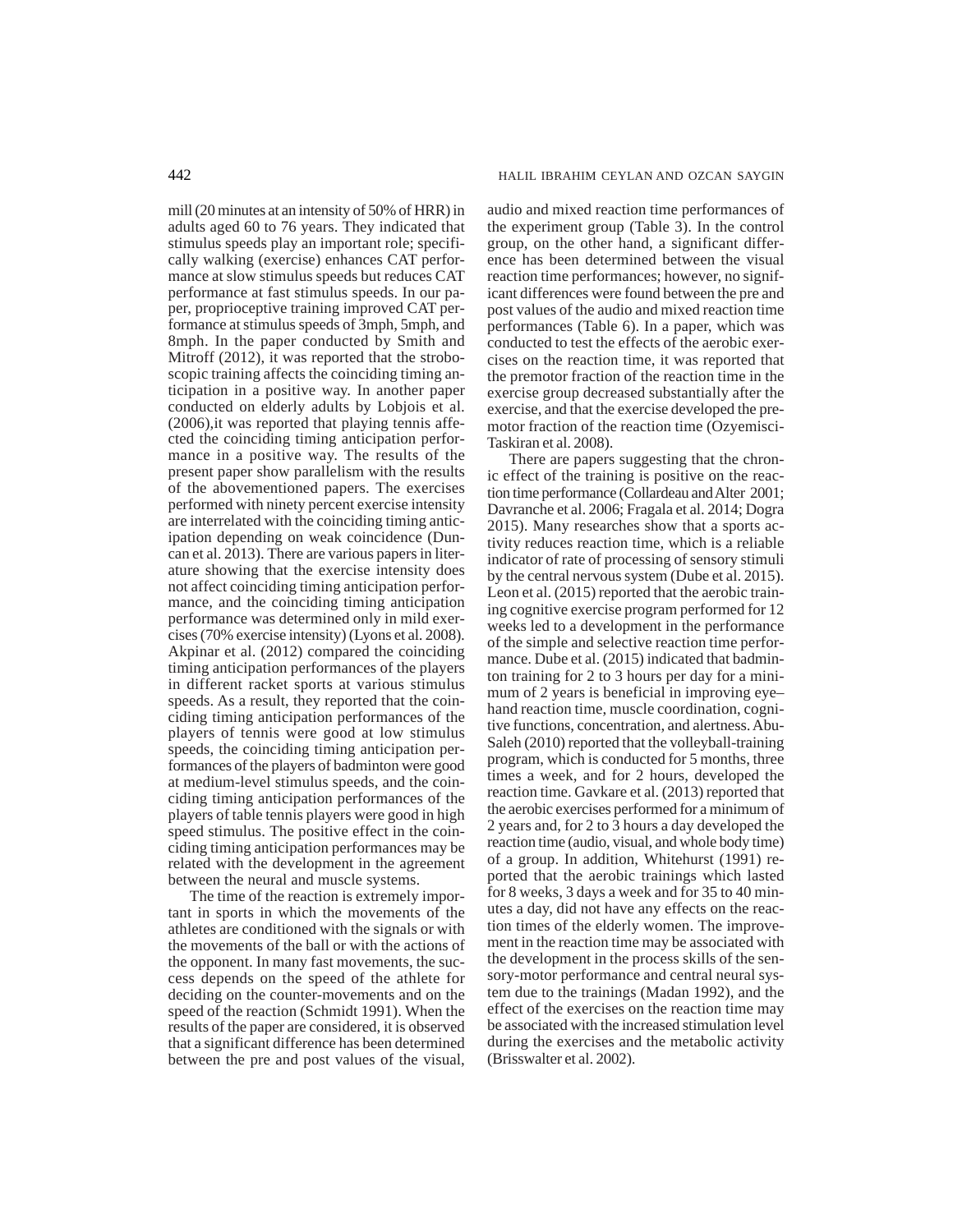The hand-eye coordination means the integrated use of the eyes, arms, hands and fingers to perform hand movements directed towards the purpose (Tsang 2014). The hand-eye coordination is especially important in individual sports as well as in team sports in which the motorhand skills are used together. It has been proven that the hand skills are important in jobs, which require sensitivity and rough-muscle strength (Menevse 2011).

Two different tests for the purpose of measuring the hand-eye coordination have been used in this paper. When the findings on the handeye coordination are considered, it becomes clear that there is a significant difference between the pre- and posttests of the experiment and the control group in terms of placing and turning performances (Tables 4 and 7). This improvement which is considered apart from the modified neural connections in both the experiment and control group may be explained with the hypothesis claiming that the motor reaction depends on the visual information, and with the eye and hand spatial and temporal connection hypothesis (Sailer et al. 2000).

In a study by Menevse in 2011, it was reported that the participants of the study who had the Palmaris Longus muscle, one of the important muscles in the arms in terms of the flexion force of the hand, in their arms, had better reaction time results than those who did not have this muscle. Good eye-hand coordination increases the skills of the player to perform the complex movement, and to reply to the external stimuli in an efficient way (Paul et al. 2011). The papers that examine the effects of training on hand-eye coordination are very few (Kayapinar et al. 2006), and no studies, which examined the effects of the proprioceptive trainings on hand-eye coordination, were observed in the literature.

#### **CONCLUSION**

As a consequence, it has been observed that the proprioceptive trainings influenced the coinciding timing anticipation (3mph, 5mph, 8mph) and the reaction time (audio and mixed) performances in a positive way. It is being considered that the positive effects of the proprioceptive trainings on the coinciding timing anticipation and the reaction time performances influence neuromuscular processing skills, improving concentration power and mind-body awareness in a positive way.

#### **RECOMMENDATIONS**

Subsequent studies should be conducted on different sports branches (tennis, table tennis, badminton, judo, karate, taekwondo) and with people from different age groups, and also from different genders (women, men). The training program duration and the number of the participants should be increased and examined with athletes at an elite level in a more comprehensive manner. Subsequent studies should be conducted to examine the effects of two different training programs on coinciding timing anticipation, reaction time, and hand-eye coordination with a control group. In addition to the variables like, coinciding timing anticipation and reaction time, the effects of the proprioceptive trainings on different variables (the relation with balance, speed, agility, and sports injuries) should be examined. The trainers should include the proprioceptive training activities, which have positive effects on cognitive functions, in their training programs while they are planning them.

## **LIMITATIONS**

The study is limited to forty-two volunteering physical education and sport teaching students who have no health problems and sports injuries from doing exercises, don't practice regularly, aren't active athletes. The paper is limited to examining the effects of proprioceptive training on coinciding anticipation timing (CAT), reaction time and hand-eye coordination

### **REFERENCES**

- Abu-Saleh KM 2009. The effect of volleyball training program on the reaction time. *Scientific Journal of King Faisal University (Humanities and Management Sciences)*, 10(1): 263-280.
- Akpinar S, Devrilmez E, Kirazci S 2012. Coincidenceanticipation timing requirements are different in racket sports. *Perceptual and Motor Skills*, 115(2): 581- 593.
- Antunes HK, Santos RF, Cassilhas R, Santos RV, Bueno OF et al. 2006. Reviewing on physical exercise and the cognitive function. *Revista Brasileira de Medicina do Esporte*, 12(2): 108-114.
- Asadi A, de Villarreal ES, Arazi H 2015. The effects of plyometric type neuromuscular training on postural control performance of male team basketball players. *Journal of Strength and Conditioning Research.* Doi: 10.1519/JSC.0000000000000832
- Ashnagar Z, Shadmehr A, Jalaei S 2015. The effects of acute bout of cycling on auditory and visual reaction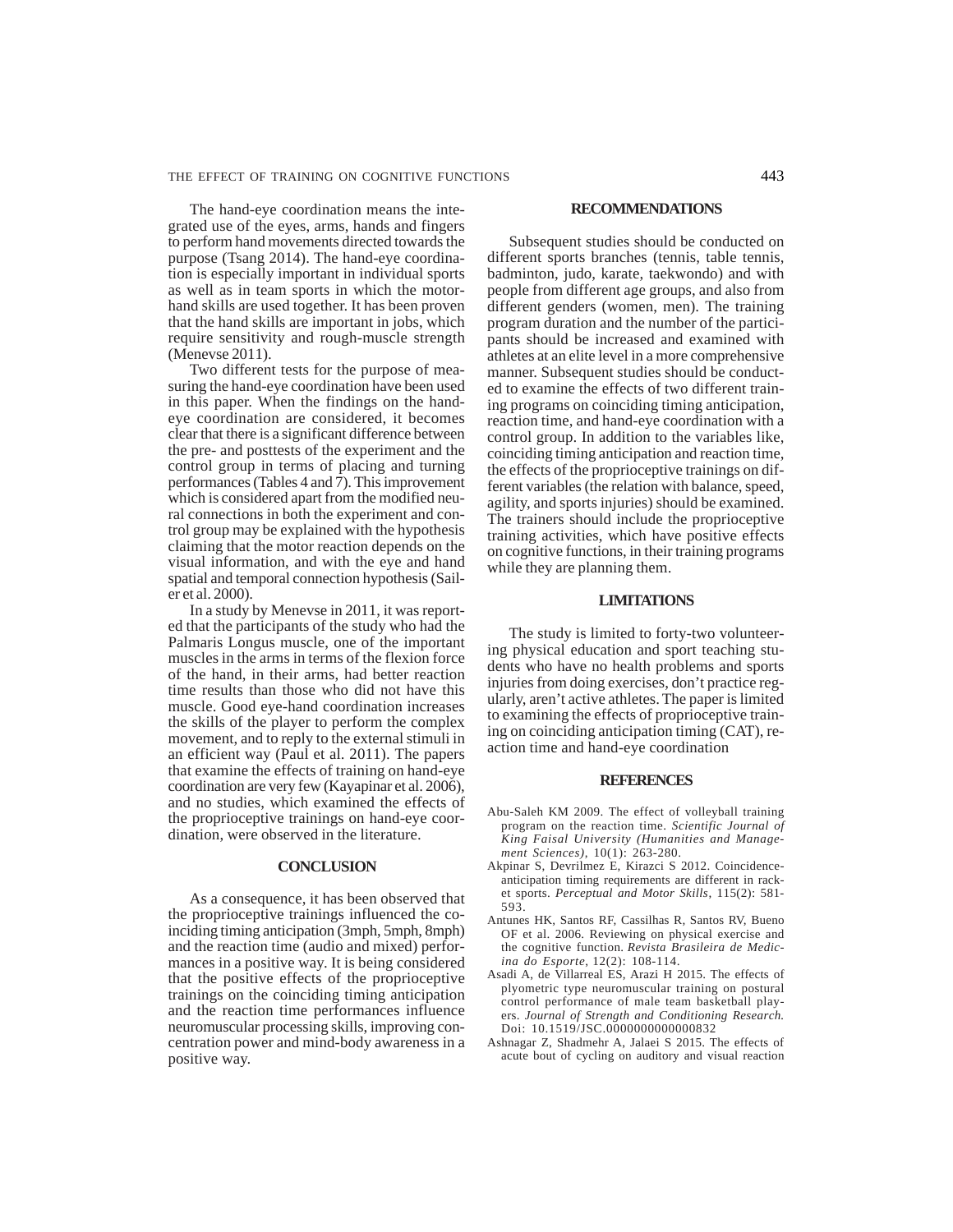times. *Journal of Bodywork and Movement Therapie,* 19(2): 268-272.

- Batson G 2008. Proprioception. *International Association for Dance Medicine and Science (IADMS).*
- Bossers WJ, van der Woude LH, Boersma F, Hortobagyi T, Scherder EJ et al. 2015. A nine-week-long aerobic and strength training program improves cognitive and motor function in patients with dementia: a randomized, controlled trial. *The American Journal of Geriatric Psychiatry*. doi:10.1016/j.jagp.2014.12.191
- Brisswalter J, Collardeau M, Arcelin R 2002. Effects of acute physical characteristics on cognitive performance. *Sports Medicine,* 32(9): 555-566.
- Cerulli G, Benoit DL, Caraffa A, Ponteggia F 2001. Proprioceptive training and prevention of anterior cruciate ligament injuries in soccer. *Journal of Orthopaedic and Sports Physical Therapy*, 31(11): 655- 660.
- Collardeau M, Alter JB 2001. Effects of a prolonged run on simple reaction time of well trained runners. *Perceptual and Motor Skills,* 93(3): 679-689.
- Davranche K, Audiffren M, Denjean A 2006. A distributional analysis of the effect of physical exercise on a choice reaction time task. *Journal of Sports Sciences*, 24(3): 323-332.
- Delignieres D, Brisswalter J, Legros P 1994. Influence of physical exercise on choice reaction time in sport experts: The mediating role of resource allocation. *Journal of Human Movement Studies,* 27: 173-188.
- Dogra DK 2015. Effect of 12 weeks specific conditioning programme on motor fitness of tripura cricketers. *Journal Impact Factor*, 6(1): 706-714.
- Dube SP, Mungal SU, Kulkarni MB 2015. Simple visual reaction time in badminton players: A comparative study. *National Journal of Physiology, Pharmacy and Pharmacology*, 5(1): 18-20.
- Duncan MJ, Stanley M, Smith M, Price MJ, Wright SL 2015. Coincidence anticipation timing performance during an acute bout of brisk walking in older adults: Effect of stimulus speed. *Neural Plasticity*, 1-8.
- Duncan M, Smith M, Lyons M 2013.The effect of exercise intensity on coincidence anticipation performance at different stimulus speeds. *European Journal of Sport Science*, 13(5): 559-566. doi: 10.1080/ 17461391.2012.752039.
- Erickson KI, Hillman CH, Kramer AF 2015. Physical activity, brain, and cognition. *Current Opinion in Behavioral Sciences*, 4: 27–32.
- Fragala MS, Beyer KS, Jajtner AR, Townsend JR, Pruna GJ et al. 2014. Resistance exercise may improve spatial awareness and visual reaction in older adults. *The Journal of Strength and Conditioning Research*, 28(8): 2079-2087.
- Gavkare AM, Nanaware NL, Surdi AD 2013. Auditory reaction time, visual reaction time and whole body reaction time in athletes. *Ind Med Gaz*, 6: 214-219.
- Heitkamp HC, Horstmann T, Mayer F, Weller J, Dickhuth HH 2001. Gain in strength and muscular balance after balance training. *International Journal of Sports Medicine*, 22(4): 285-290.
- Hillier S, Immink M, Thewlis D 2015. Assessing proprioception: A systematic review of possibilities. *Neuro-rehabilitation and Neural Repair,* 1-17*.* Doi: 10.1177/1545968315573055
- Kayapinar FC, Yetkin MK, Soykan A, Caliskan E 2006. On iki haftalik dans egitiminin ilkogretim besinci sinif ogrencilerinin el-goz koordinasyonlari ve reaksiyon surelerine etkisinin degerlendirilmesi.Ataturk Universitesi. *Beden Egitimi ve Spor Bilimleri Dergisi/Journal of Physical Education and Sport Sciences*, 8(2): 3-10.
- Lafayette 1998. *Minnesota Manual Dexterity Test MODEL#32023 (Examiners Manual).* Parkway North: USA
- Laskowski ER, Newcomer-Aney K, Smith J 1997. Refining rehabilitation with proprioception training: Expediting return to play. *Phys Sport Med,* 25(10): 89-104.
- Leon J, Urena A, Bolanos MJ, Bilbao A, Ona A 2015. A combination of physical and cognitive exercise improves reaction time in persons 61-84 years old. *Journal of Aging and Physical Activity*, 23(1): 72-77.
- Ljubojevic A, Bijelic S, Zagorc M, Radisavljevic L, Uzunovic S et al. 2012. Effects of proprioceptive training on balance skills among sport dance dancers. *Facta Universitatis Series: Physical Education and Sport*, 10(3): 257-266.
- Lobjois R, Benguigui N, Bertsch J 2006. The effect of aging and tennis playing on coincidence-timing accuracy. *Journal of Aging and Physical Activity*, 14(1): 74-97.
- Lyons M, Al-Nakeeb Y, Nevill A 2008. Post-exercise coincidence anticipation in expert and novice Gaelic games players: The effects of exercise intensity. *European Journal of Sport Science*, 8(4): 205-216.
- Madan M, Thombre DP, Bharathi B, Nambinarayan TK, Thakur S et al. 1992. Effect of yoga training on reaction time, respiratory endurance and muscle strength. *Indian Journal of Physiological Pharmacology*, 36(4): 229-233.
- Malliou P, Gioftsidou A, Pafis G, Beneka A, Godolias G 2004. Proprioceptive training (balance exercises) reduces lower extremity injuries in young soccer players. *Journal of Back and Musculoskeletal Rehabilitation*, 17(3): 101-104.
- Menevse A 2011.Examination of the relationship between muscle palmaris longus and reaction time. *World Applied Sciences Journal*, 12(1): 114-118.
- Meng KY, Zuhairi NA, Manan FA, Knight VF, Padri MNA et al. 2015. Role of gender, age and ethnicities on visual reaction time and visual anticipation time of junior athletes. *Australian Journal of Basic and Applied Sciences*, 9(5): 129-134.
- Moreau D, Morrison AB, Conway AR 2015. An ecological approach to cognitive enhancement: Complex motor training. *Acta Psychologica*, 157: 44-55.
- Ogard WK 2011. Proprioception in sports medicine and athletic conditioning. *Strength and Conditioning Journal*, 33(3): 111-118.
- Ozyemisci-Taskiran O, Gunendi Z, Bolukbasi N, Beyazova M 2008. The effect of a single session submaximal aerobic exercise on premotor fraction of reaction time: an electromyographic study. *Clinical Biomechanics*, 23(2): 231-235.
- Panics G, Tallay A, Pavlik A, Berkes I 2008. Effect of proprioception training on knee joint position sense in female team handball players. *British Journal of Sports Medicine*, 42(6): 472-476.